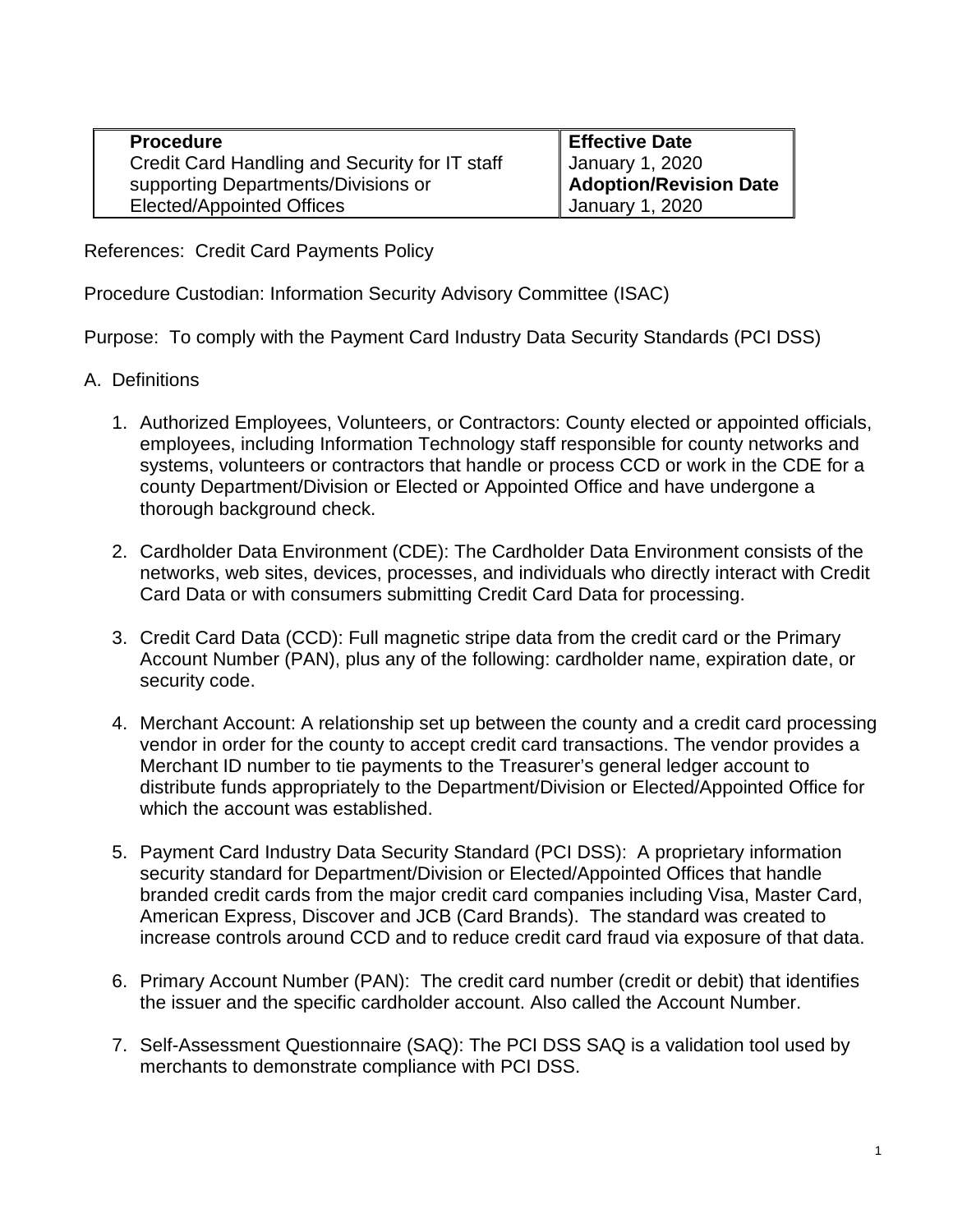- 8. Security Code: A 3 or 4-digit code found on the back or front of the credit card. Also known as the CVV, CID, CAV2, CVC2, CVV2 or service code.
- B. Applicability
	- 1. Departments/Divisions that report to the Board of County Commissioners, Elected Officials Offices and Appointed Officials Offices
	- 2. The Authorized Employees, Volunteer and Contractors with Information Technology roles in Departments/Divisions or Elected/Appointed Offices that handle, process, transmit or store credit card data.
	- 3. Safety and Compliance shall review and update this Procedure at least annually. Each Authorized Employee, Volunteer or Contractor with an Information Technology role will be required to confirm that they have read, understand and agree to abide by these procedures and any applicable procedures, standards and/or other documents.
- C. Devices and Web Sites
	- 1. Per the Credit Card Payment Policy, Safety and Compliance, BIT and Finance Directors must approve all credit card processing proposals prior to entering into any contract, purchasing services or equipment, adding Merchant Accounts or installing, moving or disconnecting any credit card devices. This shall apply regardless of the transaction method, such as online processing, swipe terminals, desktop/laptop computers or mobile devices and whether wired or wireless.
	- 2. All unnecessary accounts, services, and other functionality must be removed from or disabled on systems and desktop/laptop computers before they are used to process or store CCD.
	- 3. Credit card PANs must not be entered into the web page of a server hosted on Jefferson County networks. PANs should only be entered onto the web page provided by an approved credit card processing vendor.
	- 4. All credit card processing devices must be programmed to print out only the last four or first six characters of a credit card number.
- D. CCD Storage and Transmission
	- 1. Regardless of how credit card payments are made, the following actions are prohibited:
		- a. Storing any CCD, including the following, in paper or electronic format:
			- **The full magnetic stripe data or equivalent on a chip**
			- **The personal identification number (PIN) or PIN block**
			- The 3-digit or 4-digit Security Code value found on the back or front of the credit card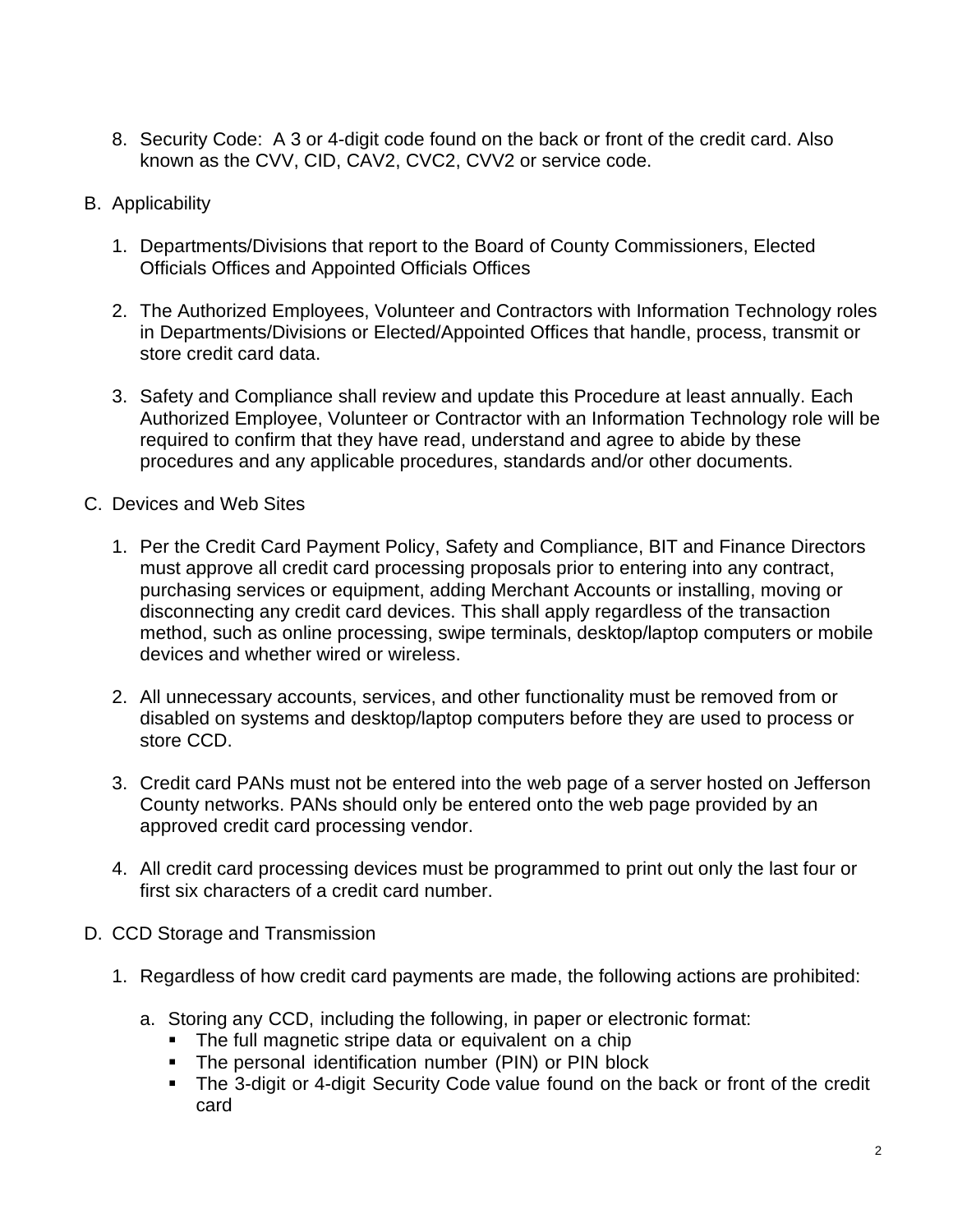- b. Electronically storing the full 16-digit primary account number (PAN) and any CCD, including cardholder name, expiration date and Security Code, along with the PAN. Electronic storage includes, but is not limited to, databases, spreadsheets, documents, scanned images, tweets, voicemails, voice recordings, received emails, sent emails, and email attachments. Only the credit card type and last four or first six digits of the PAN may be stored electronically.
- 2. CCD must be securely disposed of. Secured destruction of paper documents must be via shredding either in-house or with a third-party provider with certificate of disposal.
- E. Display and Masking of Primary Account Numbers (PAN) The display of PANs must be masked, and the viewing of PANs must be limited to only Authorized Employees, Volunteers or Contractors with a legitimate need. A properly masked number will show only the first six or the last four digits of the PAN or will be substituted by a payment-application-provided Token. (Contact the Finance or BIT for more information on the use of Tokens.) PANs will also be masked in all log repositories, databases, spreadsheets, data stores, removable media, portable digital media, computer screens, credit card receipts, faxes, and paper reports.
- F. Mobile Devices (smartphones, tablets, laptops) Used for Credit Card Transactions
	- 1. Conduct mobile transactions only on devices owned and managed by Jefferson County.
	- 2. Use only Point-to-Point Encryption (P2PE or E2EE) solutions that have been approved by Safety and Compliance and BIT to accept credit card payments through mobile devices.
	- 3. Avoid use of mobile applications allowing keyboard entry of CCD. If required, use only mobile applications that have been approved by Safety and Compliance and BIT.
	- 4. Ensure that any mobile device used for transactions is not "rooted" or "jail broken."
	- 5. Ensure that any mobile device used for transactions is running the latest version of the operating system.
	- 6. Ensure that any mobile device used for transactions is managed by the County's mobile device management software. Contact your IT staff Safety and Compliance or BIT for more information.
	- 7. Require any mobile device used for transactions to be locked with a secure PIN.
	- 8. Enable encryption on all mobile devices used to process CCD. Check the help pages for your mobile device vendor or contact your IT support staff for instructions about how to enable encryption. Do not store credit card data on any mobile device.
	- 9. Mobile devices used for credit card transactions should be locked in a secure location when not in use.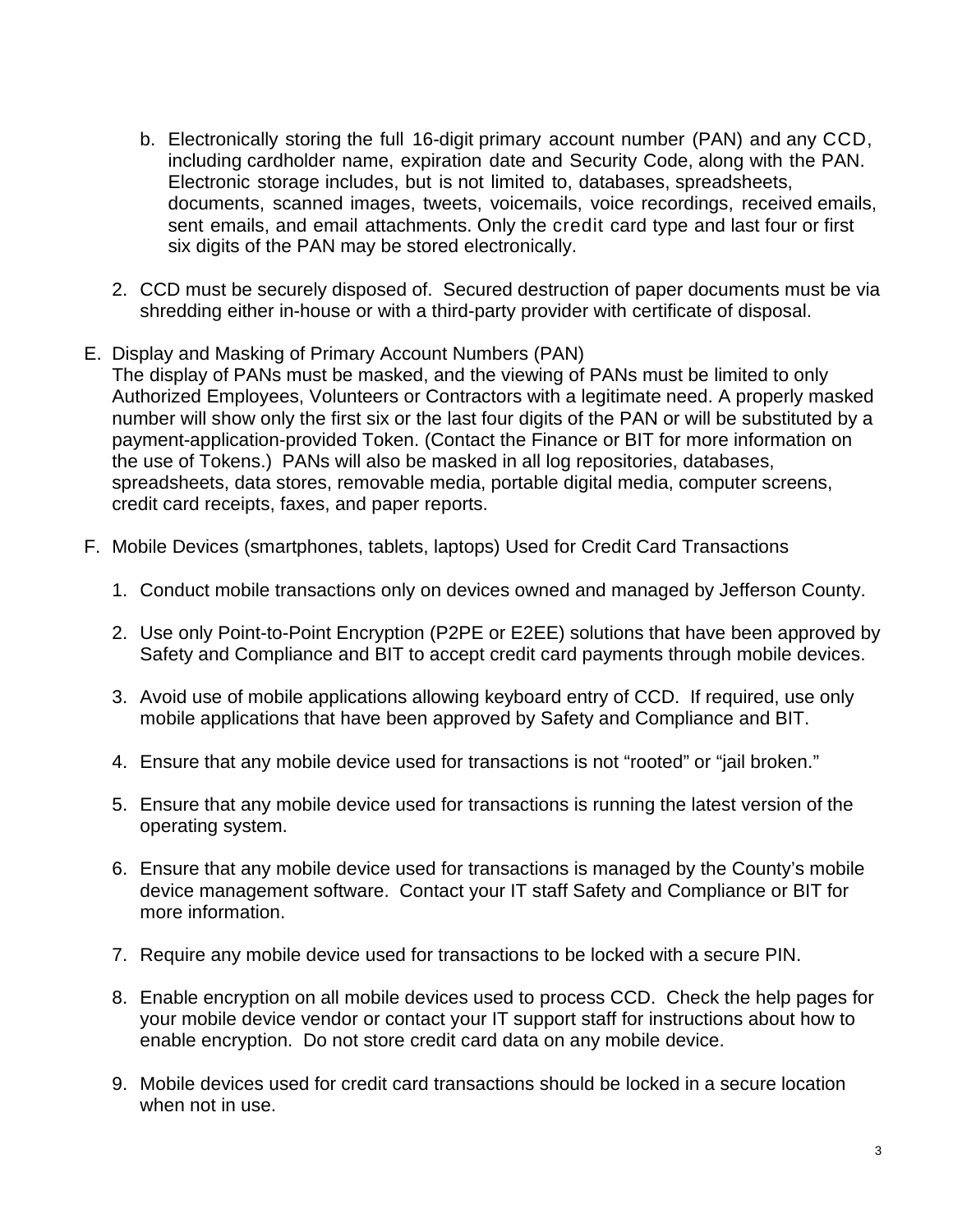- G. Credit Card Technology Inventory and Inspection
	- 1. Verify that no devices are connected to any Jefferson County managed wireless networks.
	- 2. Verify that terminals, PCs, and any other wired credit card processing devices are plugged into only network jacks identified as "CC" or have a distinctive yellow color.
	- 3. Review any Jefferson County web sites accepting credit card payments and ensure that links to the credit card processing vendor are correct. If any anomalies are discovered, immediately report them to Safety and Compliance and BIT.
- H. Visitor Logs
	- 1. Utilize a visitor log with appropriate visitor badges in all departmental areas where PCI workstations, credit card swipe devices, reports, and media can be accessed. This includes access to data centers or other areas where CCD may be stored or transmitted unencrypted.
	- 2. Require that visitor badges be clearly displayed and clearly identifiable as a visitor.
	- 3. Ensure that visitors do not access the CDE unattended or without a business reason.
	- 4. Ensure that visitors surrender their badges before leaving the area.
	- 5. Retain visitor log records for at least three months, and ensure they are kept secure (locked up at night).
- I. Wireless Networks and Rogue Access Points
	- 1. On a quarterly basis, perform an inspection of the CDE to ensure that no undocumented network devices, including but not limited to wireless access points and routers, exist within the area.
	- 2. Note date, time, and person performing the inspection.
	- 3. If undocumented network devices or unauthorized wireless access points are found in the department, immediately notify Safety and Compliance and BIT.
- J. Remote Access
	- 1. Remote access technologies used by vendors includes, but is not limited to TeamViewer, VNC, Remote Desktop, and GoToMyPC.
	- 2. Immediately notify Safety and Compliance and BIT if vendors or outside parties require remote access, or if you notice that vendors or outside parties are remotely accessing your workstations or devices that handle credit card information.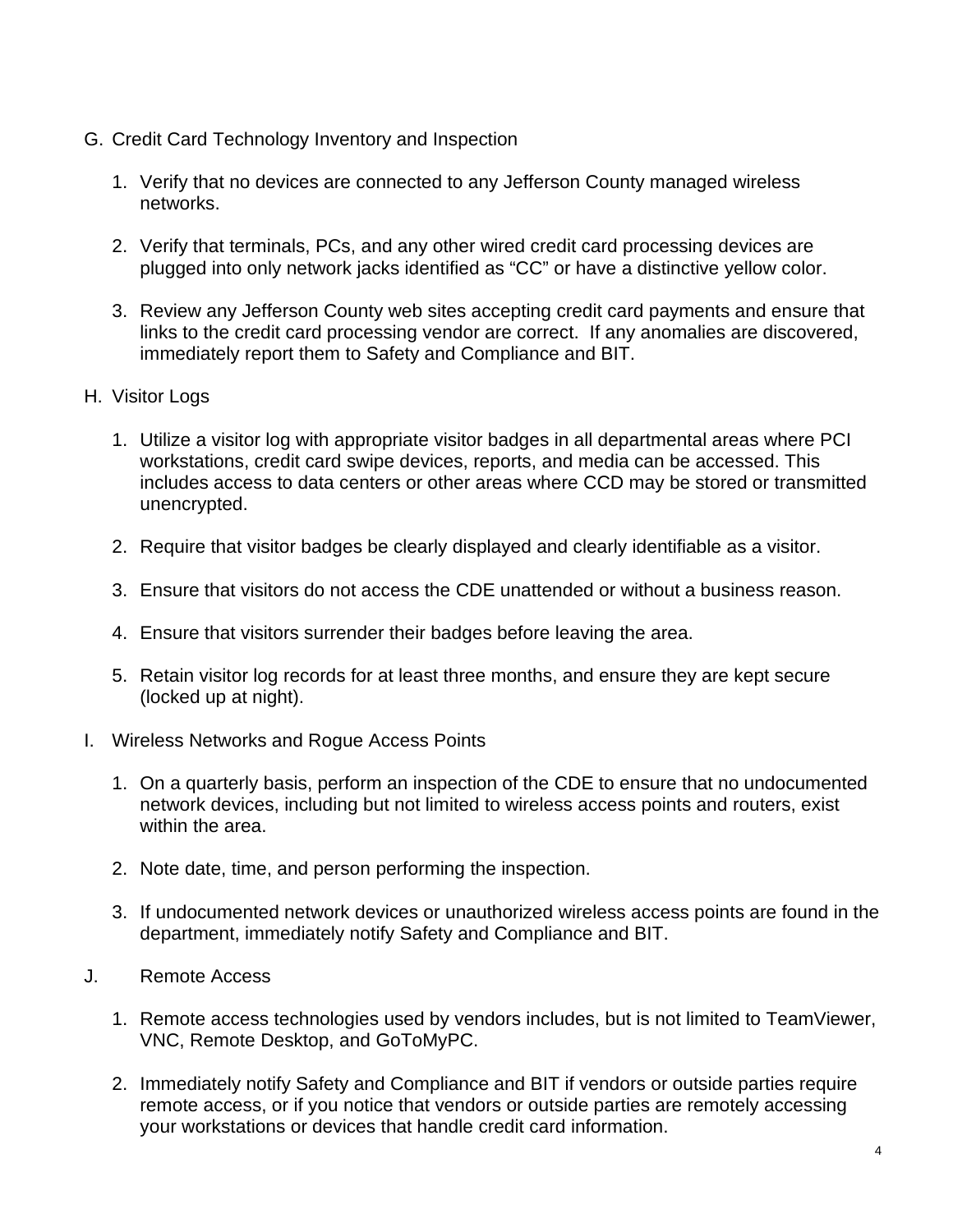- 3. Remote Access Authorization forms are required to be completed and an acceptable twofactor authentication technology must be implemented before remote access can be granted.
- 4. BIT will provide two-factor authentication for the vendor's remote access during the interval when access is required.
- 5. Access to systems and networks shall be only on a "need-to-know" bases with access limited to only that needed to perform their job function (Principle of Least Privilege).
- K. Computer Security
	- 1. Departments/Divisions and Elected/Appointed Officials shall not develop or purchase software that processes CCD on Jefferson County information technology resources without the approval of Safety and Compliance and BIT.
	- 2. All Authorized Employee, Volunteer or Contractors working in the CDE must have a unique username and password.
	- 3. All computers and applications must prompt for a password in order to log on. Passwords and screensavers must comply with current standards and procedures.
	- 4. If a user requests a reset of an authentication credential by phone, email, or other nonface-to-face method, IT administrators must verify the user's identity before modifying those credentials.
	- 5. CCD transmitted over open, public networks must be safeguarded through the use of strong cryptography and security protocols (e.g., TLS 1.2 or higher, IPSec, SSH, etc.). All protocols must only support secure versions and configurations.
	- 6. Servers storing or processing CCD must be configured with only one primary function per server to prevent functions that require different security levels from coexisting on the same server.
	- 7. Wireless networks transmitting CCD or connecting to the CDE must use industry best practices (e.g., IEEE 802.11i) to implement strong encryption for authentication and transmission.
	- 8. Wireless networks transmitting CCD or connecting to the CDE must not use default community strings or default passwords on access points.
	- 9. Employees must not disclose private IP addresses and routing information to external entities without explicit authorization from Safety and Compliance and BIT.
	- 10.Software applications, including public-facing Web applications, may not be developed within the CDE.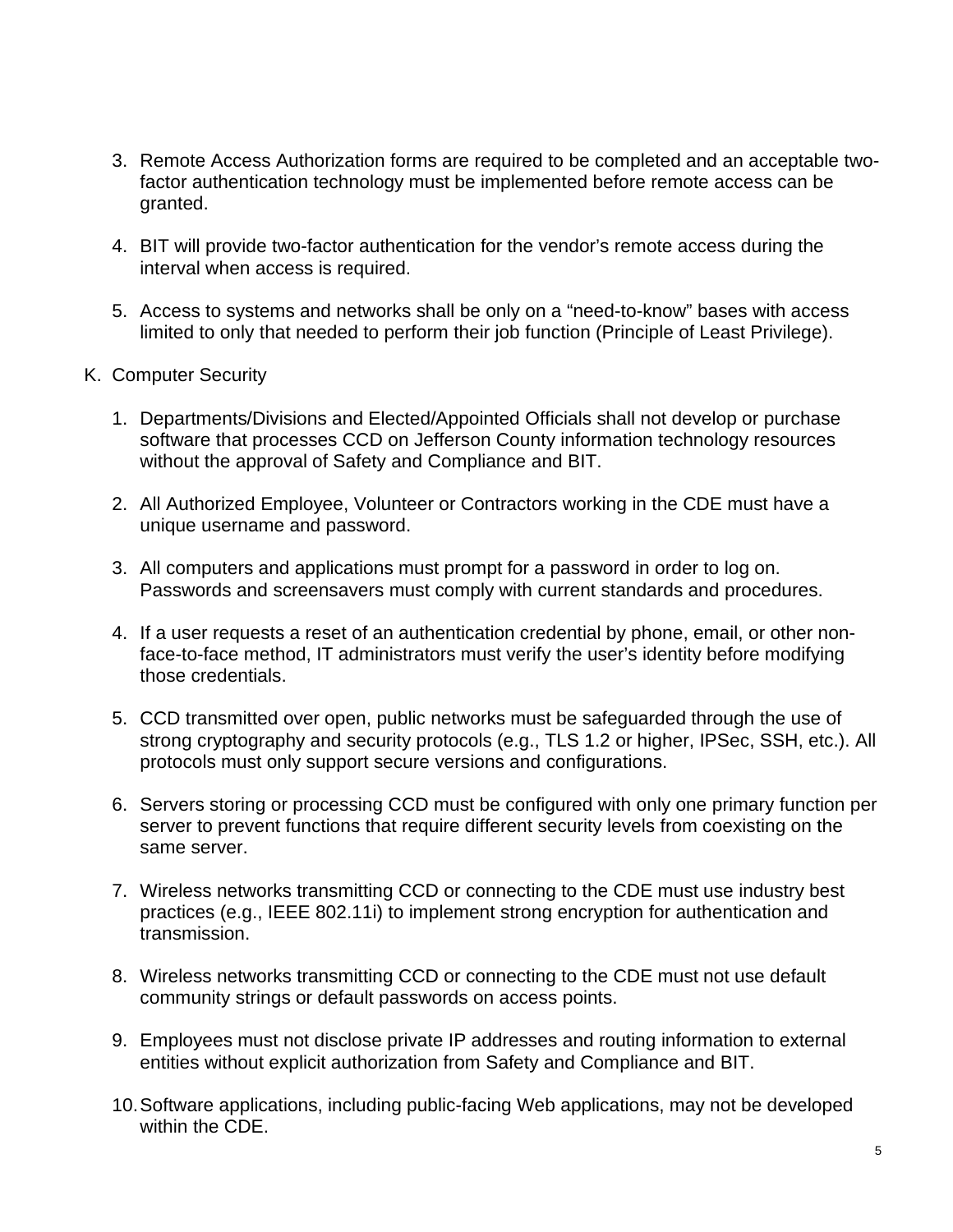- 11.IT staff should conduct periodic network scans to ensure that CCD storage policies have not been violated.
- 12.Encryption/decryption keys must not be stored within the CDE.
- 13.Verify that the network setup currently in use matches the documented architecture and standards.
- L. Physical Security for the CDE
	- 1. Conduct physical security reviews of your division/department/office's CDE at least monthly and document the review in the Credit Card Physical Security Review Log (Included in the Credit Card Security Manual.) Report any incidents, strangeness, or anomalies to your IT staff or BIT immediately.
	- 2. Appropriate facility entry controls must be used to limit and monitor physical access to devices and systems in the CDE.
	- 3. Video cameras and/or access control mechanisms must be used to monitor individual access to those areas that house equipment (e.g. swipe devices, servers, etc.) in the CDE. Contact Safety and Compliance and BIT to determine acceptable access control mechanisms.
	- 4. Physical network jacks or ports not in use must be set to "shutdown."
	- 5. A process must be in place to identify authorized on-site personnel and visitors. Badges or some other highly recognizable feature should be displayed for each person.
	- 6. All visitors must be logged upon entry and departure from the CDE.
	- 7. All visitors, whether badged or not, must be escorted in the CDE.
	- 8. All CDE media must be physically secure. This includes computers, removable electronic media, paper receipts, paper reports, and faxes.
	- 9. The security for all CDE storage locations must be reviewed at least annually.
- M. Access Control Measures for CCD and the CDE
	- 1. Access to CCD must be restricted by business need to know as determined by the appropriate Department/Division Director or Elected/Appointed Official. Access must be defined according to needs and privilege, job responsibilities, and/or function.
	- 2. Personnel who assign access to CCD and the CDE must be aware of the risk of associating incorrect access to individuals.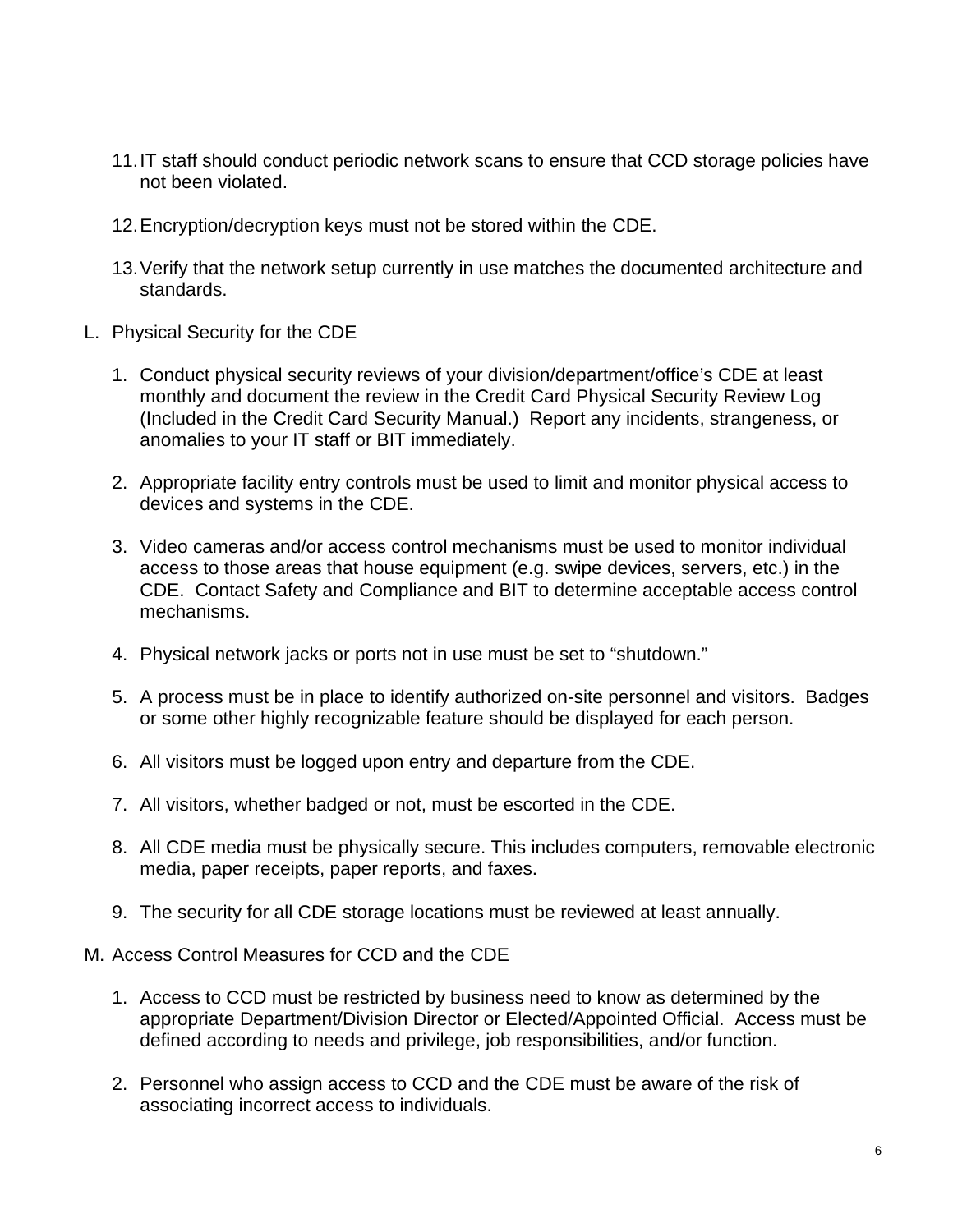- 3. Access logs must be audited at least quarterly.
- 4. All access must be documented with the appropriate approval signatures. Initial access will be set to "deny all" and restrictions eased as the job role dictates.
- 5. All personnel operating within the CDE must be aware of the access control measures.
- 6. CDE identity and access management procedures must be clearly documented and followed. All users will be assigned a unique user ID and password. All user accounts must be validated against a known and authorized user.
- 7. CDE access must be revoked immediately if an employee leaves the county, their role no longer requires access, or if any malicious or unnecessary action by a user has taken place.
- 8. Inactive user accounts must be removed/disabled at least every 90 days.
- 9. Vendor, support or maintenance access user accounts will only be enabled during the time period needed and disabled when not in use. Such accounts will be monitored during use.
- 10.A lockout mechanism must be triggered after six unsuccessful access attempts. The lockout durations must be set to a minimum of 30 minutes or until an administrator enables the user ID.
- 11.Require that all computers and applications prompt for a password in order to log on, and that the passwords and screensavers comply with current standards and procedures.
- 12.Passwords must be changed from vendor-supplied default credentials (e.g., a username of "username" or a password of "password").
- 13.Passwords will be set administratively for first-time use and changed immediately after the first use.
- 14.Two-factor authentication must be used for remote network access originating from outside of the Jefferson County networks. This includes Authorized Employees, Volunteers, or Contractors and all third parties (including vendor access for support and maintenance).
- 15.At no time will group, shared, or generic IDs and passwords be used. Service provider employees with remote access to the CDE (e.g., for support of point-of-sale systems or servers) must use a unique authentication credential such as a password/phrase for each customer.
- 16.If other services, protocols, or daemons are considered by Jefferson County to be insecure, then additional security measures will be implemented as deemed appropriate by systems administrators.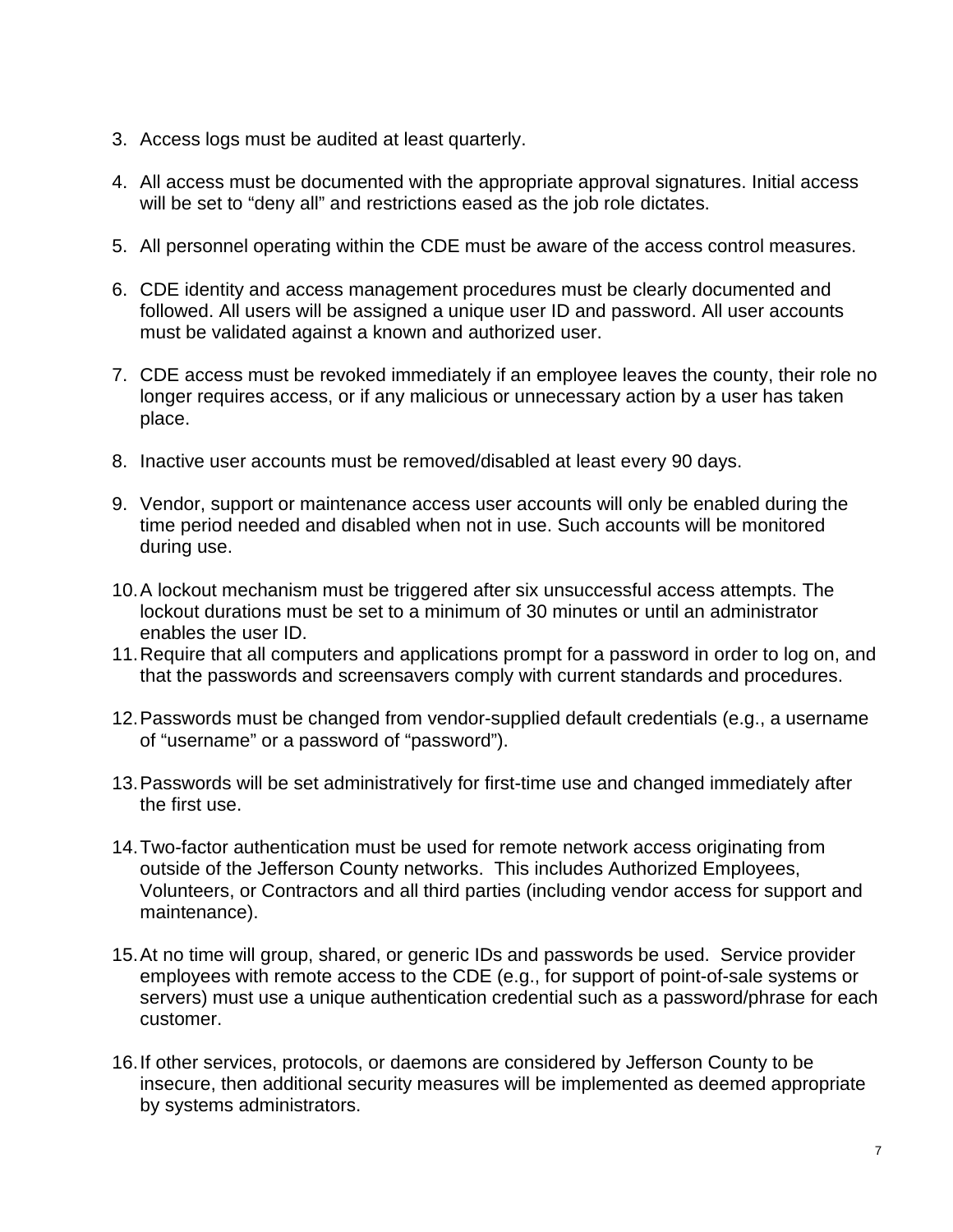- N. Network Scanning/Security and Penetration Testing of the CDE
	- 1. Qualified personnel in IT for all Departments/Divisions and Elected/Appointed Offices must perform quarterly internal network vulnerability scan for all networks managed by them. Contact BIT for tools and assistance.
	- 2. Re-scans must be executed immediately after remediation of critical vulnerabilities has occurred and until the scan shows clean results containing no critical vulnerabilities.
	- 3. BIT will ensure that an external network vulnerability scan is performed quarterly by an Approved Scanning Vendor (ASV), and coordinate with all Departments, Divisions and Elected/Appointed Officials to remediate any noted deficiencies.
	- 4. Internal and external scanning must be performed as needed after significant changes to any county networks.
	- 5. Processes must exist to test for the presence of wireless access points and detect and identify all authorized and unauthorized wireless access points in the CDE on a quarterly basis.
	- 6. If wireless LAN (WLAN) cards are utilized on devices or systems components in the CDE and are not being utilized for a CDE purpose, the cards must be rendered unusable.
	- 7. Computers in the CDE must be examined for attached/portable/mobile devices that can be used to create a wireless access point. If found, the devices must be removed immediately.
	- 8. IT staff must maintain a list of approved wireless access points in the CDE.
	- 9. Incident response procedures must be implemented in the event that unauthorized wireless access points are detected.
	- 10.Mandated penetration tests against the entire CDE and critical systems must be conducted.
		- a. External penetration testing must be performed at least annually and after any significant infrastructure or application upgrade or modification.
		- b. Internal penetration testing must be performed at least annually and after any significant infrastructure or application upgrade or modification.
		- c. If segmentation is used to isolate the CDE from other networks, penetration testing must be performed at least annually and after any changes to segmentation controls/methods to verify that the segmentation methods are operational and effective, and all out-of-scope systems must be isolated from in-scope systems.
		- d. Any noted deficiencies must be corrected.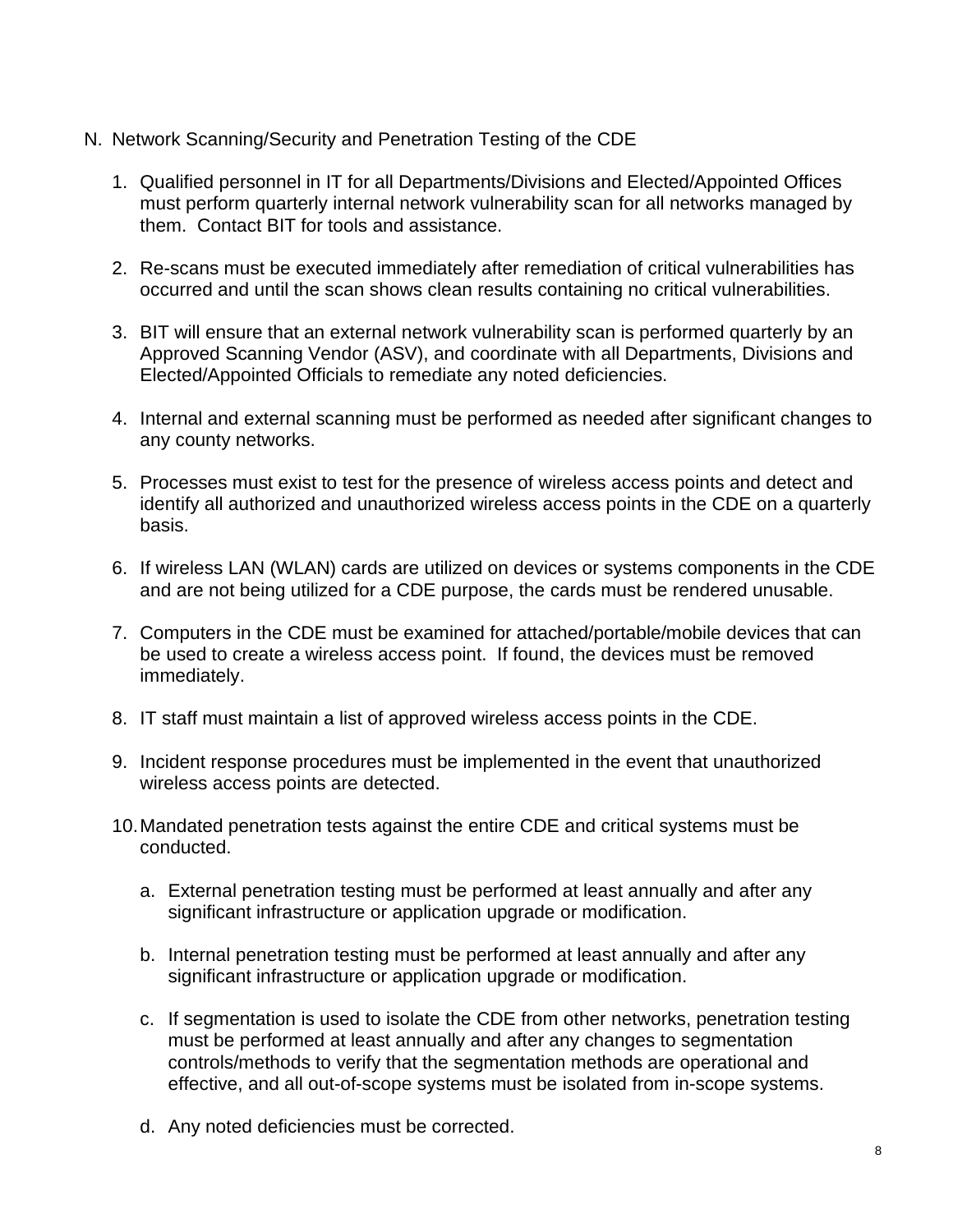- 11.Penetration testing must be based on an industry-accepted penetration testing approach (e.g., NIST 800-115) and include the following:
	- a. Coverage for the CDE perimeter and critical systems
	- b. Testing from both inside and outside the network
	- c. Testing to validate any segmentation and scope-reduction controls
	- d. Review and consideration of threats and vulnerabilities experienced in the last 12 months
	- e. Retention of penetration testing results and remediation activities results
- 12.Application-layer penetration tests must include injection flaws, buffer overflow, insecure cryptographic storage and communications, improper error handling, cross-site scripting, improper access control, cross-site request forgery and other high vulnerabilities identified using current industry best practices.
- 13.Network-layer penetration tests must include components that support network functions as well as operating systems.
- O. Vulnerability Management Program for the CDE
	- 1. Antivirus (A/V) software must be deployed on all systems commonly affected by malicious software such as personal computers and servers.
	- 2. A/V programs must be capable of detecting, removing, and protecting against all known types of malicious software. The A/V software version must be current and updated, and it must perform periodic scans and have the ability to generate audit logs.
	- 3. A/V mechanisms must be actively running and must not be able to be disabled by users unless specifically authorized by management on a case-by-case basis for a limited time period.
	- 4. All vendor security vulnerabilities must be monitored through security mailing lists or direct subscription to vendor information lists or use of reputable outside sources for security vulnerability information. Any newly discovered security vulnerabilities must be assigned a risk ranking of critical, high, medium, or low and remediated appropriately.
	- 5. All vendor-supplied applications/software must be supplied with security patches. Critical or emergency security patches must be installed within one month of release, and all other security patches must be installed within three months.
	- 6. Internal and external network vulnerability scans must be performed at least quarterly and after any significant change to the network.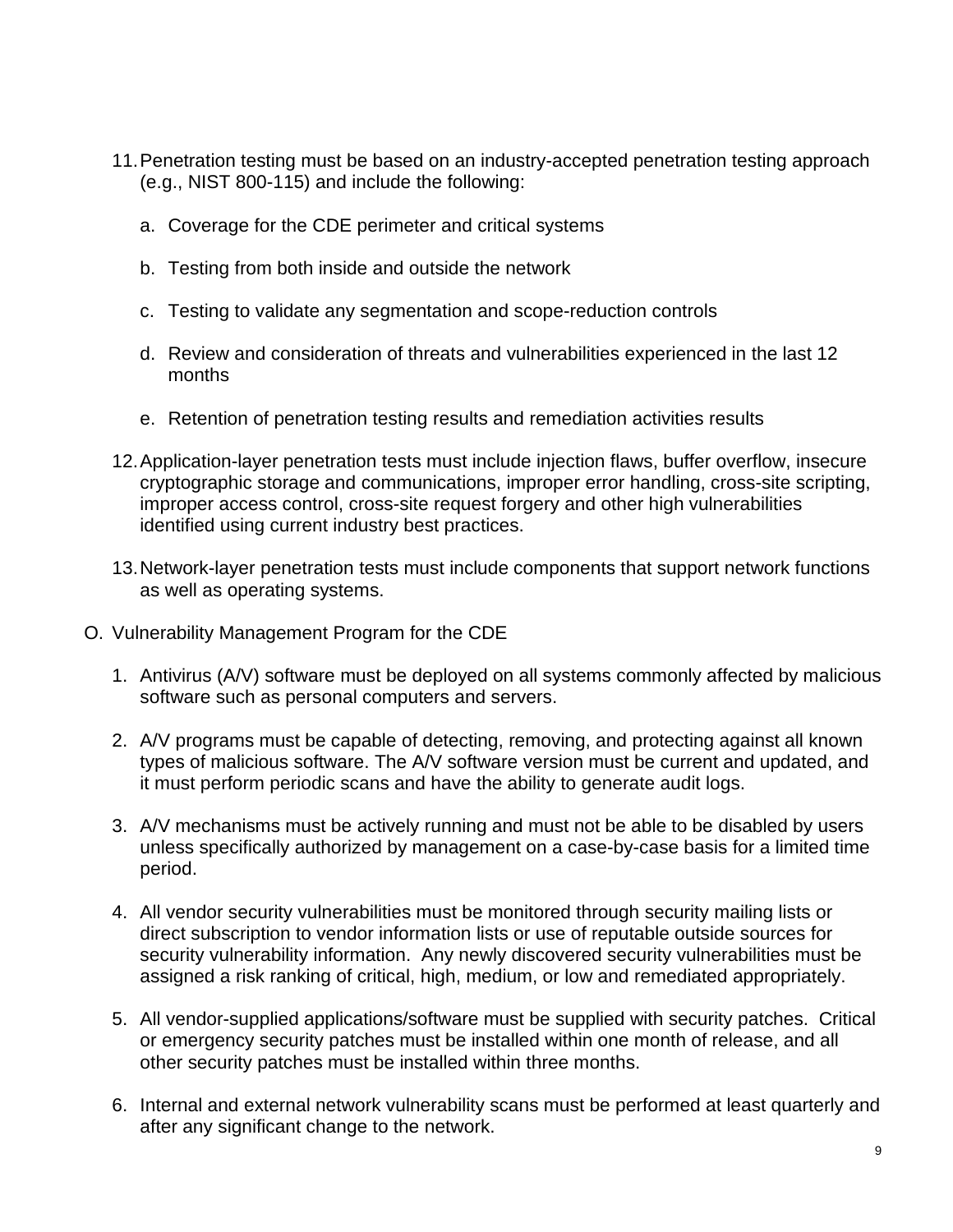- P. Configuration Management for the CDE
	- 1. A current baseline configuration of all firewall and router devices that control computer traffic to and within the CDE must be maintained, as well as an inventory of each system's constituent components and relevant ownership information.
	- 2. Firewall and router rule sets must be reviewed at least every six months, and reviews must be documented to verify that they are occurring.
	- 3. Changes to each firewall and router must be documented and controlled, and changes must be approved in accordance with each division/department/office's Change Control Management process.
	- 4. All Jefferson County baseline system configurations must be retained for the in-service lifetime of the system plus two years.
	- 5. Changes to each information system must be monitored, and security impact analyses must be conducted to determine the effects of the changes.
	- 6. Physical and logical access restrictions associated with changes to each information system must be enforced, and records reflecting all such changes must be generated, retained, and reviewed.
	- 7. Mandatory configuration settings for information technology products must be established within the information system, the security settings of information technology products must be configured to the most restrictive mode consistent with operational requirements, the configuration settings must be documented, and the configuration settings must be enforced in all components of the information system.
	- 8. All configuration items must be put under configuration management prior to a production release.
- Q. Intrusion Detection and/or Intrusion Prevention for the CDE
	- 1. All network devices and equipment will be configured such that access to the devices within the CDE is logged. Security alerts must be generated by perceived intrusions against a known network signature and monitored 24/7 so that the attempted intrusion can be stopped.
	- 2. All access to CCD and network resources in the CDE must be tracked and monitored.
	- 3. Audit trails must be used to link all access to system components to each individual user.
	- 4. All individual access to CCD must be logged.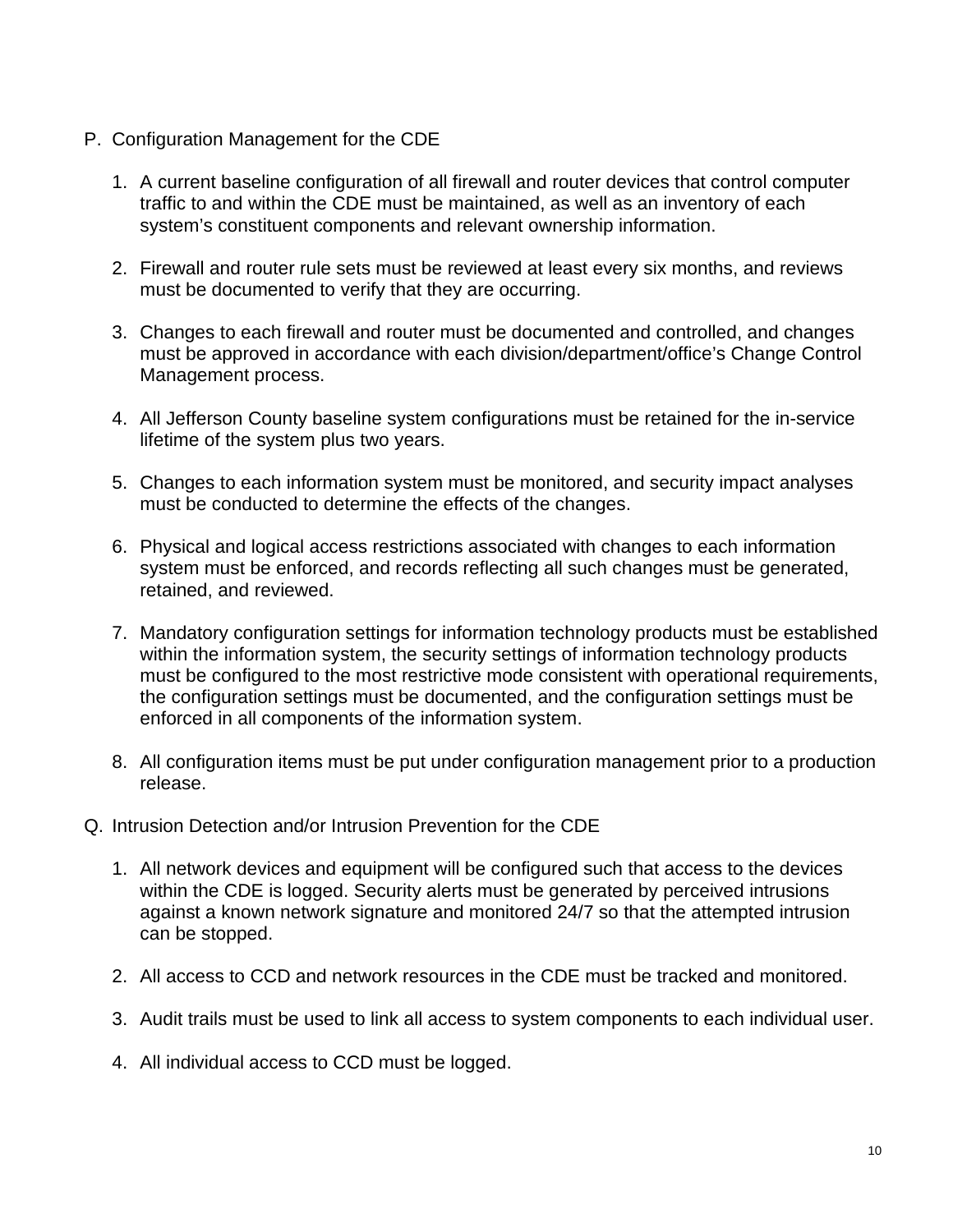- 5. All actions taken by any Authorized Employee, Volunteer or Contractor with root or administrative privileges must be logged. Any unauthorized access should be immediately reported to Safety and Compliance and BIT.
- 6. Logging must be enabled for invalid logical access attempts.
- 7. Logs for external-facing technologies must be written onto a secure, centralized internal server or media device.
- 8. File-integrity monitoring or change-detection software must be used on logs to ensure that existing log data cannot be changed without generating an alert.
- 9. The following must be reviewed at least daily: all security events, logs of all system components, logs of critical systems components, and logs of all servers and system components that perform a security function (firewalls, IDS/IPS, authentication servers, etc.).
- 10.Follow-ups on all anomalies and/or exceptions must be carried out in an expeditious manner.
- 11.Audit trail histories must be retained for at least one year.
- R. Security Awareness
	- 1. The Director or Elected/Appointed Official of IT staff handling, storing or transmitting CCD shall require that all employee, volunteers or contractors working in the CDE are trained to be aware of suspicious behavior and to report such events to their manager and/or the Safety and Compliance and BIT.
	- 2. All personnel must confirm that they will adhere to the following before starting work in a Department/Division or Elected/Appointed Office that accepts credit card payments:
		- a. Verify the identity of anyone claiming to be repair or maintenance personnel.
		- b. Do not install, replace, move or permanently disconnect credit card devices without approval from Safety and Compliance and BIT.
		- c. Be aware of suspicious behavior around devices and computers used to process CCD.
		- d. Report suspicious behavior to their manager and/or Safety and Compliance and BIT.
- S. Antivirus/Anti-Spyware
	- 1. Ensure that all desktop computers and laptops have some type of antivirus software installed on them. Perform periodic checks to ensure the following: